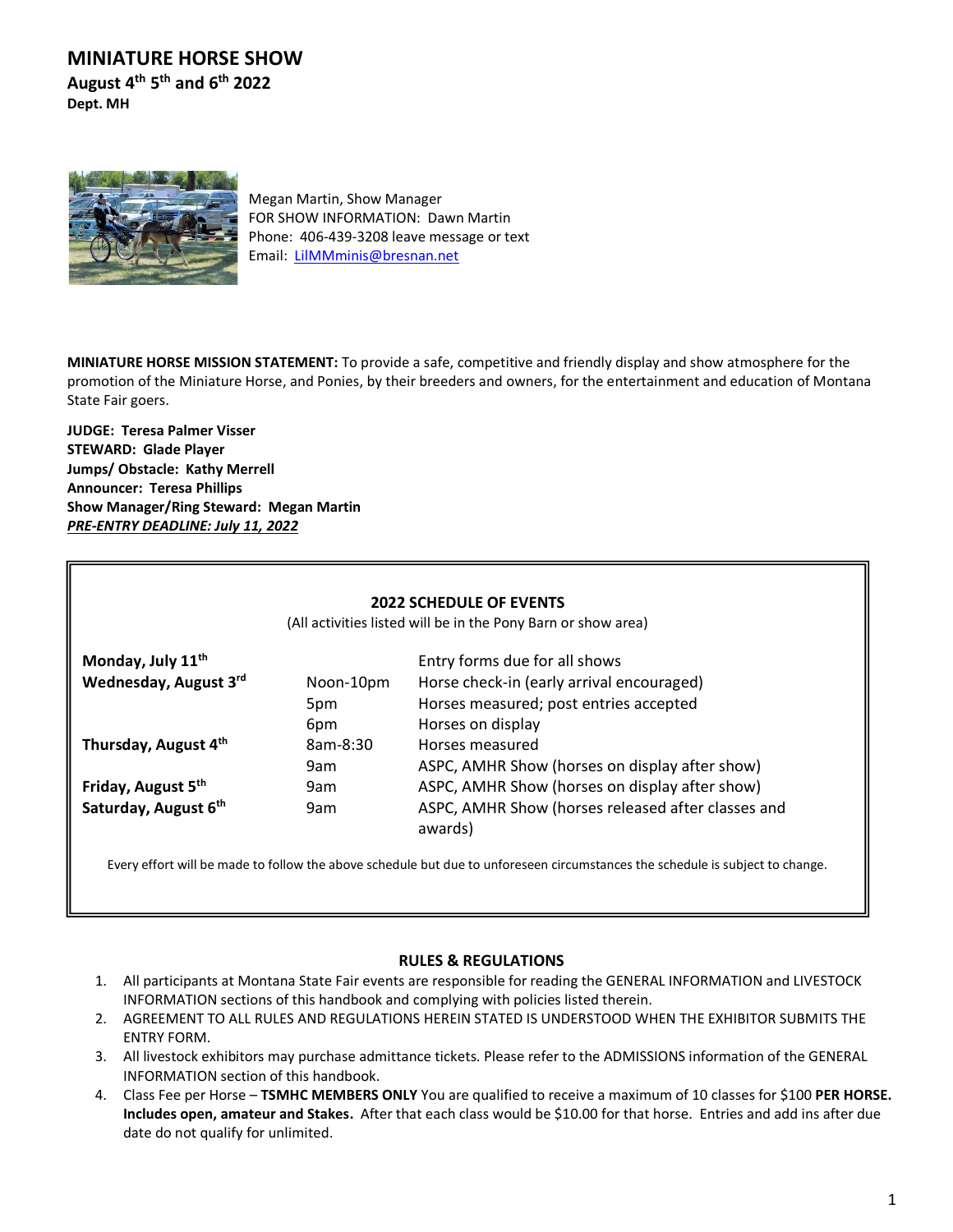- 5. Nonmembers Open/Amateur/ Stakes@\$20
- 6. Youth Exhibiting \$10 per class (youth classes only) per horse.
- 7. Show is open to horses registered with the ASPC & AMHR only. All exhibitors should familiarize themselves with the official rule book. Any horse that becomes a threat to an exhibitor, audience or other animal may be asked to or be removed from the show grounds. Only horses entered in show shall be in stalls (exception mares with foals)
- 8. No entry refunds will be made without a veterinarian's statement.
- 9. Checks returned for non-sufficient funds shall incur a \$35 return check fee.
- 10. Youth is an exhibitor aged 17 and under. Amateur: Must possess and show Amateur card
- 11. Added entries will be accepted up to 2 classes prior (**add on classes do not qualify for the unlimited fees**). \$5 post fee for added classes.
- 12. Two-minute gate rule. Once the class is called, the gate steward will begin timing for all entries to enter. There will be no refund for missed classes. It is the exhibitor's responsibility to ensure a class is not missed. Any exhibitor who fails to show an entry will forfeit that entry fee.
- 13. Gate holds must be given to the gate person 4 classes prior and must be in writing. Gate hold will be for a maximum of two minutes.
- 14. Harness/Cart changes will be for a minimum of five minutes.
- 15. Horse Stall Fees \$25 per stall. We encourage multiple horse to a stall because there is very limited stalling **no tack stalls**. **Stalls are assigned on entry day so first entered, first serviced**. Stalls to be cleaned daily and before you leave.
- 16. Shavings are included; you must fill your own stall.
- 17. Wash racks are outside the building. Please bring a hose and nozzle.
- 18. Health papers Health Certificates, Coggins, Brand Inspections or a Montana Permit are required for all out of state horses. Montana Horses brand inspection papers and current shots required.
- 19. Ribbons are awarded to  $1^{st}$  to  $6^{th}$  places champion classes will have champion ribbons.

| <b>Mail entries to:</b> | Dawn Martin                   |
|-------------------------|-------------------------------|
|                         | 3495 Canyon Ferry Rd          |
|                         | E. Helena. MT 59635           |
|                         | email: LilMMminis@bresnan.net |
|                         |                               |

**Make checks to: TSMHC**

## *Day 1: Classes starts at 9am*

- 1 AMHR Open Hunter 34" & Under (1315)
- 2 AMHR Open Hunter Over 34" 38" (1415)
- 3 Classic Hunter In Hand 46" & Under (317)
- 4 AMHR Amateur Hunter- 34" & Under (1341)
- 5 AMHR Amateur Hunter-Over (1437)
- 6 Classic Amateur Hunter In Hand 46" & Under (355)
- 7 AMHR Youth Hunter, Age 13-17 34" & Under (1316.1)
- 8 AMHR Youth Hunter, Age 12 & Younger 34" & Under (1316.2)
- 9 AMHR Youth Hunter, Age 13-17, Over 34" 38" (1416.1)
- 10 AMHR Youth Hunter, Age 12 & Younger Over 34" 38" (1416.2)
- 11 Classic Youth Hunter In Hand, M/G, 46" & Under (350)
- 12 AMHR Adult Jumper 34" & Under (1317)
- 13 AMHR Adult Jumper Over 34" 38" (1417)
- 14 Classic Adult Jumper In Hand 46" & Under (319)
- 15 AMHR Amateur Jumper 34" & Under (1342)
- 16 AMHR Amateur Jumper-Over (1438)
- 17 Classic Amateur Jumper In Hand 46" & Under (356)
- 18 AMHR Youth Jumper, Age 13-17 34" & Under (1318.1)
- 19 AMHR Youth Jumper, Age 12 & Younger 34" & Under (1318.2)
- 20 AMHR Youth Jumper, Age 13-17 Over 34" 38" (1418.1)
- 21 AMHR Youth Jumper, Age 12 & Younger Over 34" 38" (1418.2)
- 22 Classic Youth Jumper In Hand, M/G, 46" & Under (351)
- 23 Modern Jumper in Hand 46" & Under (862)
- 24 AMHR Model Stallion, 2 & Older 34" & Under (1101)
- 25 AMHR Aged Stallion, 3 & Older 34" & Under (1102)
- 26 AMHR Stallion Senior Champion & Reserve 34" & Under (1106)
- 27 AMHR Two-Year-Old Stallion 33" & Under (1107)
- 28 AMHR Yearling Stallion 32" & Under (1108)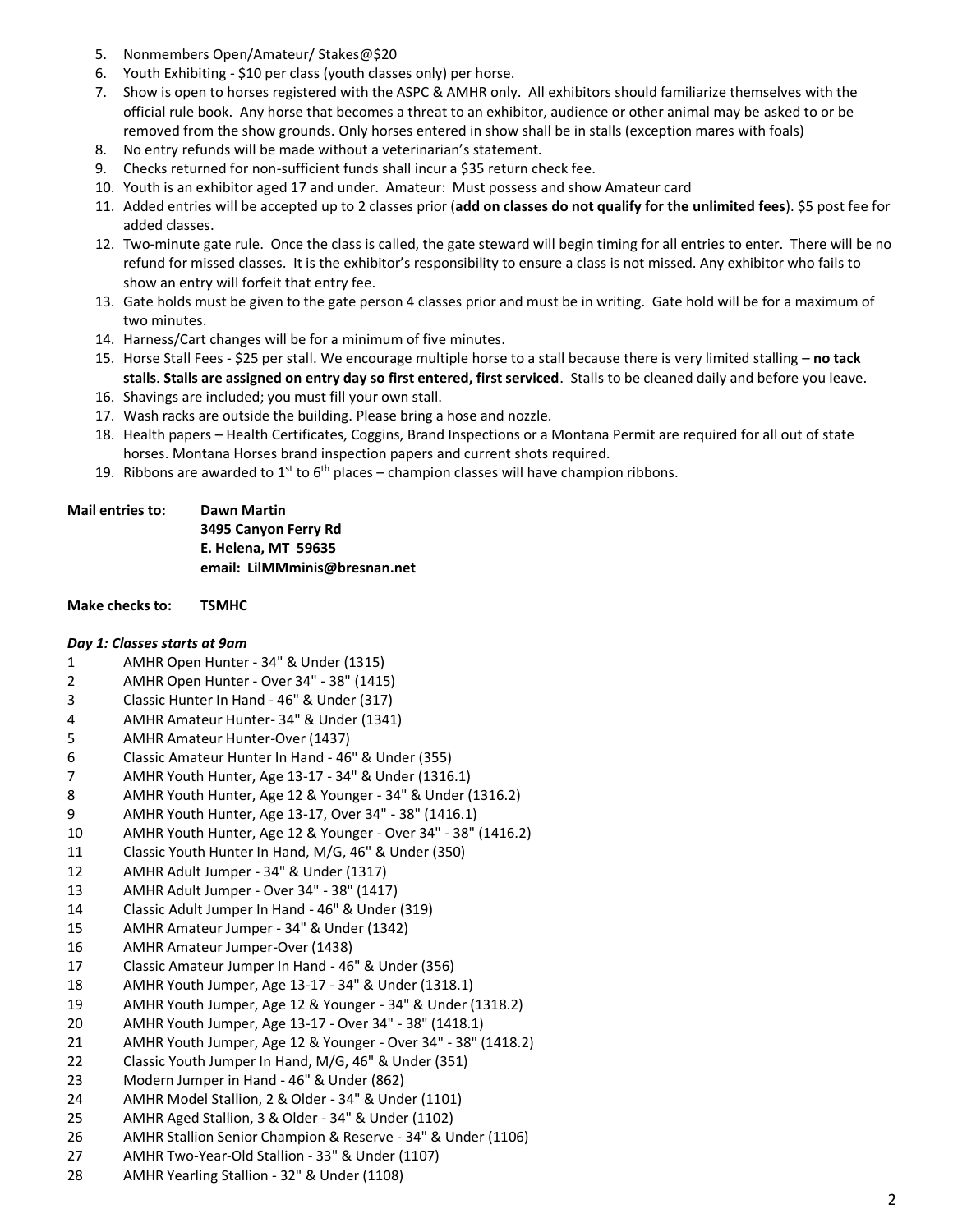- AMHR Foal of Current Year, Stallion, 30" & Under (1109) AMHR Stallion Jr Champion & Reserve - 34" & Under (1110) AMHR Stallion Grand Champion & Reserve - 34" & Under (1111) AMHR Amateur Halter Stallion - 34" & Under (1112) Western Stock Halter Stallion, 34 & Under) (1574) Western Stock Halter Grand Champion & Reserve Stallion Under (4014 ) Foundation Classic Model Stallion - 42" & Under (237) Foundation Classic Senior Stallion 3 Years & Older - 42"& Under (238) Foundation Classic Stallion Senior Champion & Reserve - 42" & Under (249) Foundation Classic Junior Stallion 2 Years.& Younger - 41"& Under (239) Foundation Classic Stallion Junior Champion & Reserve 41" & Under (253) Foundation Classic Stallion Grand Champion & Reserve - 42"& Under (240) Foundation Amateur Stallion (267) Modern Pleasure Stallion 3 Years Old & Older - 46" & Under (674) Modern Pleasure Stallion Senior Champion Reserve - 46" & Under (678) Modern Pleasure Junior Stallion 2 Years Old & Younger - 44.5" & Under (654) Modern Pleasure Stallion Junior Champion & Reserve - 44.5" & Under (679) Modern Pleasure Stallion Grand & Reserve Champion, 46" & Under (680) Modern Pleasure Amateur Stallion - 46" & Under (720) AMHR Model Stallion, 2 & Older - Over 34" - 38" (1201) AMHR Aged Stallion, 3 & Older - Over 34" to 38" (1202) AMHR Stallion Senior Champion & Reserve - Over 34" -38" (1203) AMHR Two -Year -Old Stallion - Over 33" - 37" (1204) AMHR Yearling Stallion - Over 32" - 36" (1205) AMHR Stallion Foal of Current Year - Over 30" - 32" (1206) AMHR Stallion Junior Champion & Reserve - Over 34" - 38" (1207) AMHR Stallion Grand Champion & Reserve - Over 34" - 38" (1208) AMHR Amateur Halter Stallion - Over 34" - 38" (1209) Western Stock Halter Stallion - Over (1575) Western Stock Halter Grand Champion & Reserve Stallion Over (4013 ) Modern Model Stallion - 2 Years Old & Older - 46" & Under (601) Modern Stallion - 3 Years Old & Older - 46" & Under (604) Modern Stallion - Senior Champion & Reserve - 46" & Under (613) Modern Junior Stallion, 2 Years & Younger - 44.5" & Under (731) Modern Stallion - Junior Champion & Reserve - 46" & Under (615) Modern Stallion - Grand Champion & Reserve - 46" & Under (617) Modern Stallion, Any Age -Amateur Owned & Shown (618) Classic Model Stallion - 2 -Year -Old & Older - 46" & Under (101) Classic Senior Stallion - 3 Years & Older - 46" & Under (102) Classic Stallion -Senior Champion & Reserve - 46" & Under (107) Classic Junior Stallion - 2 Years & Younger - 44.5" & Under (104 ) Classic Stallion -Junior Champion & Reserve - 44.5" & Under (108) Classic Stallion -Grand Champion & Reserve - 46" & Under (109) Classic Stallion Halter -Amateur Owned & Shown - 46" & Under (147) ASPR Halter Stallion, 2 Years & Younger, 46.5" & Under (1073) ASPR Halter Stallion, 3 Years & Older, 48" & Under (1076) ASPR Grand Champion & Reserve Stallion (1090) ASPR Amateur Halter Stallion, Any Age (1063) AMHR Open Versatility - 34" & Under (1326) AMHR Amateur Versatility - 34" & Under (1343) AMHR Youth Versatility - 34" & Under (1344) AMHR Open Versatility - Over 34" - 38" (1430) AMHR Amateur Versatility -Over (1439) AMHR Youth Versatility - Over (1440) Classic Versatility 46" & Under (8592) AMHR Youth Roadster, Age 13 -17 - Over 34" - 38" (1424.1) AMHR Youth Roadster, Age 12 & Younger - Over 34" - 38" (1424.2) Foundation Shetland Youth Country Pleasure Driving - 42" & Under (279) ASPR Youth Pleasure (1060)
- AMHR Amateur Western Country Pleasure Driving, 34" & Under (1349)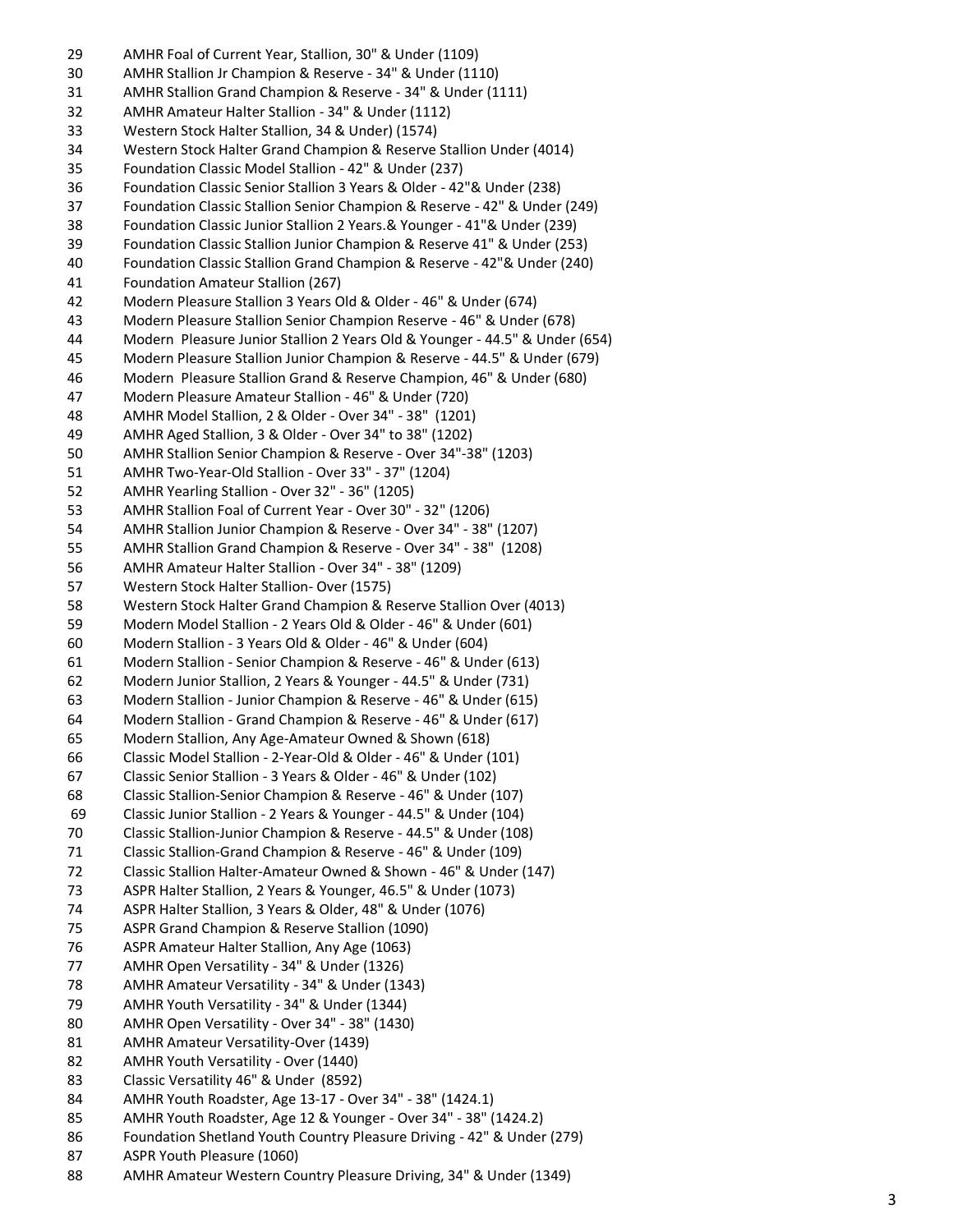- ASPR Youth Country Pleasure Driving (1088)
- Foundation Amateur Roadster 42" & Under (293)
- Modern Formal Driving 46" & Under (819)
- AMHR Country Pleasure Driving, Golden Age, Over (1436)
- AMHR Youth Country Pleasure Driving, Age 7 &Younger 34" & Under (1304.1)
- AMHR Youth Country Pleasure Driving, Age 8-12 34" & Under (1304.2)
- AMHR Youth Country Pleasure Driving, Age 13-17 32" & Under (1304.3)
- Foundation Youth Roadster 42" & Under (292)
- AMHR Youth Western Country Pleasure Driving, Age 7 & Younger, Over (1445.1)
- AMHR Youth Western Country Pleasure Driving, Age 8-12, Over (1445.2)
- AMHR Youth Western Country Pleasure Driving, Age 13-17, 34" to 36" Over (1445.3)
- Modern Youth Country Pleasure Driving 46" & Under (831)
- AMHR Pleasure Driving, Gentlemen 34" & Under (1320)
- Modern Open Roadster 46" & Under (857)
- AMHR Park Harness Over 34" 38" (1428)
- Foundation Shetland Ladies Country Pleasure Driving 42" & Under (280)
- AMHR Country Pleasure Driving, Ladies, Over 34" 38" (1405)
- AMHR Youth Roadster, Age 13-17 34" & Under (1322.1)
- AMHR Youth Roadster, Age 12 & Younger 34" & Under (1322.2)
- ASPR Open Roadster (1057)
- Classic Open Roadster 46" & Under (323)
- AMHR Western Country Pleasure Driving, Gentlemen, 34" & Under (1351)
- AMHR Youth Pleasure Driving, Age 7 & Younger Over 34" 38" (1408.1)
- AMRH Youth Pleasure Driving, Age 8-12, Over (1408.2)
- AMHR Youth Pleasure Driving, Age 13-17, Over (1408.3)
- Foundation Shetland Amateur Country Pleasure Driving 42" & Under (278)
- AMHR Open Roadster 34" & Under (1311)
- AMHR Ladies Roadster 34" & Under (1324)
- Classic Youth Country Pleasure Driving 46" & Under (344)
- AMHR Western Country Pleasure Driving, Over (1443)
- ASPR Amateur Country Pleasure Driving (1089)
- AMHR Open Pleasure Driving Over 34" 38" (1407)
- AMHR Western Country Pleasure Driving, 34" & Under (1346)
- Classic Gentlemen Pleasure Driving 46" & Under (306)
- ASPR Open Pleasure (1051)
- AMHR Open Country Pleasure Driving 34" & Under (1301)
- AMHR Open Roadster Over 34" 38" (1411)
- AMHR Ladies Roadster Over 34" 38" (1426)
- AMHR Western Country Pleasure, Golden Age, 34" & Under (1352)
- Modern Open Country Pleasure Driving 46" & Under (826)
- Classic Open Country Pleasure Driving 46" & Under (342)
- ASPR Country Pleasure Driving (1082)
- AMHR Amateur Pleasure Driving Over 34" 38" (1409)
- Modern Open Pleasure Driving 46" & Under (867)
- Classic Open Pleasure Driving 46" & Under (301)
- AMHR Pleasure Driving, Golden Age 34" & Under (1321)
- AMHR Pleasure Driving, Gentlemen Over 34" 38" (1420)
- AMHR Country Pleasure Driving, Over 34"-38" (1401)
- ASPR Open Harness (1054)
- AMHR Open Pleasure Driving 34" & Under (1307)
- AMHR Gentlemen Country Pleasure Driving 34" & Under (1306)
- Classic Carriage Driving 46" & Under (311)
- AMHR Carriage Driving 38" & Under (1559)
- ASPR Carriage Driving (1098)
- AMHR 2 Horse Draft Driving Team, 38" & Under (1516)
- AMHR Liberty Over (1433)
- ASPR Liberty (1044)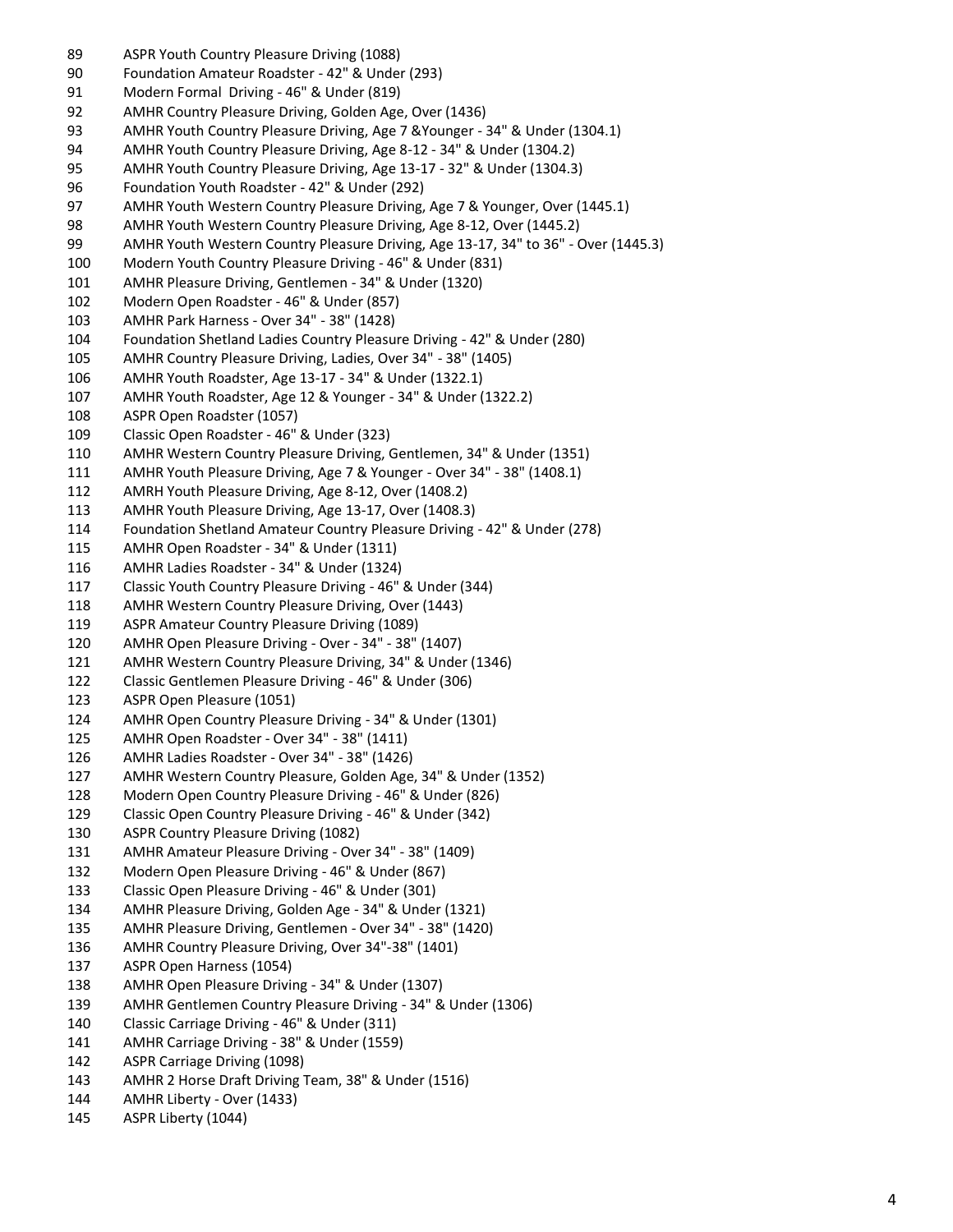## **Day 2, Classes start at 9am**

 AMHR Open Halter Obstacle - 34" & Under (1313) AMHR Open Halter Obstacle - Over 34" - 38" (1413) Classic Halter Obstacle - 46" & Under (320) Modern Halter Obstacle (864) AMHR Amateur Halter Obstacle 34" & Under (1338) AMHR Amateur Halter Obstacle 34" - 38" (1434) Classic Amateur Halter Obstacle (349) AMHR Youth Halter Obstacle, Age 12 & Under - 34" & Under (1314.1) AMHR Youth Halter Obstacle, Age 13 -17, 34" & Under (1314.2) AMHR Youth Halter Obstacle, Age 13 -17 - Over 34" - 38" (1414.1) AMHR Youth Halter Obstacle, Age 12 & Younger, Over 34" - 38" (1414.2) Classic Youth Halter Obstacle, 12 Years & Younger (354.1) Classic Youth Halter Obstacle, 13 -17 Years old, 46" & Under (354.2) AMHR Model Mare, 2 & Older - 34" & Under (1124) AMHR Aged Mare, 3 & Older - 34" & Under (1125 ) AMHR Senior Champion & Reserve, Mare - 34" & Under (1129) AMHR Two -Year -Old Mare - 33" & Under (1130) AMHR Yearling Mare - 32" & Under (1131) AMHR Foal of Current Year, Mare - 30" & Under (1132) AMHR Jr Champion & Reserve, Mare - 33" & Under (1133) AMHR Grand Champion & Reserve, Mare - 34" & Under (1134) AMHR Amateur Halter Mare - 34" & Under (1135) AMHR Youth Halter Mare - 34" & Under (1146) AMHR Solid Color Mare - 34" & Under (1137) AMHR Multi -Color Mare - 34" & Under (1139) Western Stock Halter Mare, 34 & Under (1570) Western Stock Halter Youth, M?G Under (1596) Western Stock Halter Grand Champion & Reserve Mare Under (4002 ) Foundation Classic Model Mare - 42" & Under (241) Foundation Classic Senior Mare 3 Years & Older - 42" & Under (242) Foundation Classic Mare Senior Champion & Reserve 42" & Under (254) 177r Foundation Classic Junior Mare 2 Years.& Younger - 41" & Under (243) Foundation Classic Mare Junior Champion & Reserve - 41" & Under (258) 179r Foundation Classic Mare Grand Champion & Reserve - 42" & Under (244) Foundation Amateur Mare (269) Foundation Youth Mare (271) Modern Pleasure Mare - 3 Years Old & Older - 46" & Under (681) Modern Pleasure Mare Senior Champion & Reserve - 46" & Under (685) Modern Pleasure Junior Mare - 2 Years Old & Younger - 44.5" & Under (660) Modern Pleasure Mare Junior Champion & Reserve - 44.5" & Under (686) Modern Pleasure Mare Grand & Reserve Champion, 46" & Under (687 ) Modern Pleasure Amateur Mare - 46" & Under (722) Modern Pleasure Youth Mare/Gelding, 46" & Under (727) AMHR Model Mare, 2 & Older - Over 34" - 38" (1219) AMHR Aged Mare, 3 & Older - Over 34" - 38" (1220) AMHR Mare Senior Champion & Reserve - Over 34" - 38" (1221) AMHR Two -Year -Old Mare - Over 33" - 37" (1222) AMHR Yearling Mare - Over 32" - 36" (1223) AMHR Mare Foal of Current Year - Over 30" - 32" (1224) AMHR Mare Junior Champion & Reserve - Over 34" - 38" (1225) AMHR Mare Grand Champion & Reserve - Over 34" - 38" (1226) AMRH Amateur Halter Mare - Over 34" - 38" (1227) AMHR Youth Halter Mare - Over 34" - 38" (1228) AMHR Solid Color Mare - Over 34" - 38" (1230) AMHR Multi -Color Mare - Over 34" - 38" (1232) Western Stock Halter Mare, Over 34 -38 (1571) Western Stock Halter Youth Over (1595) Western Stock Halter Grand Champion & Reserve Mare Over (4001)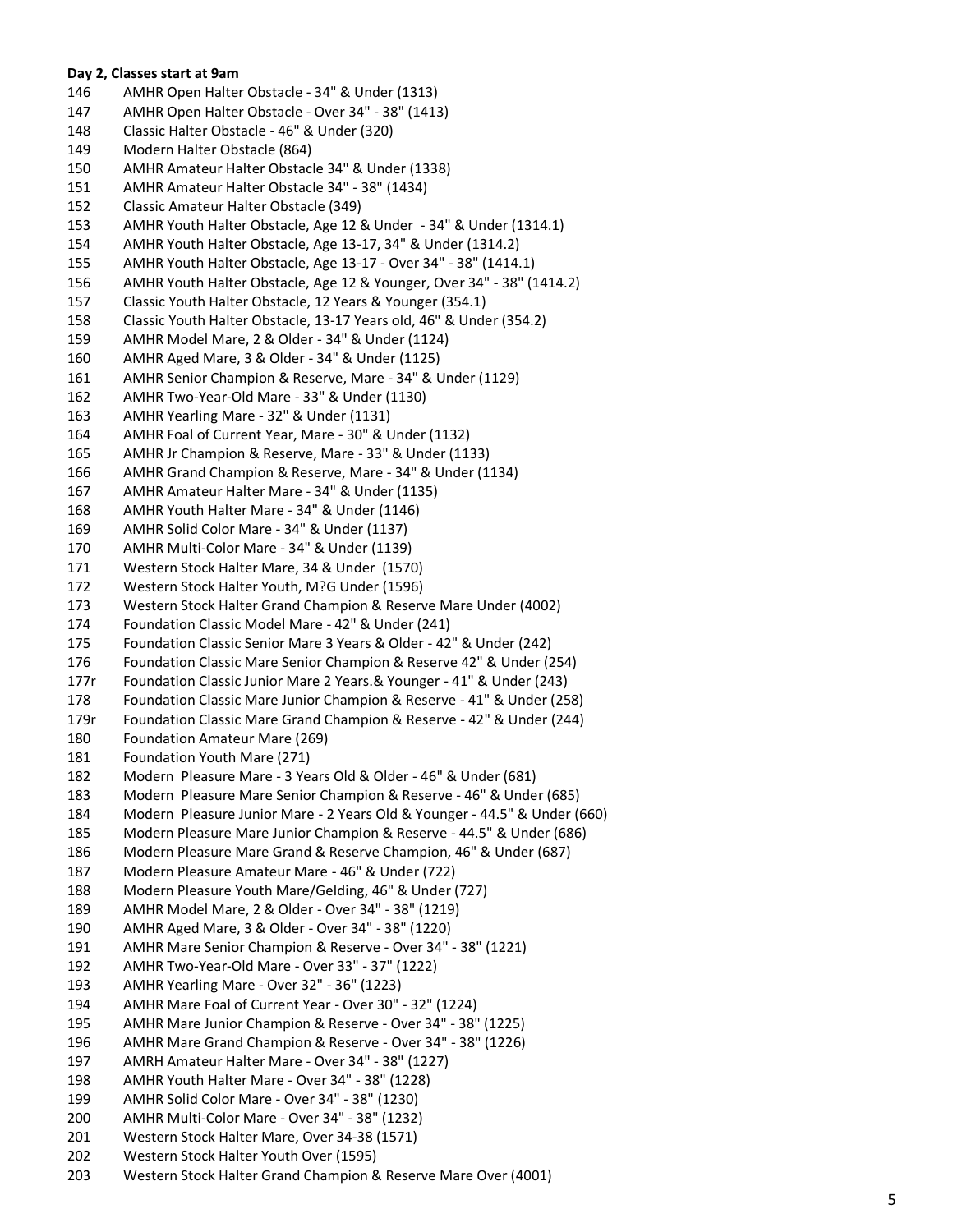Modern Model Mare - 2 Years & Older - 46" & Under (620) Modern Mare - 3 Years Old & Older - 46" & Under (623) Modern Mare - Senior Champion & Reserve - 46" & Under (634) Modern Jr Mare, Two Years & Younger - 44.5" & Under (732) Modern Mare - Junior Champion & Reserve - 44.5" & Under (636) Modern Mare - Grand Champion & Reserve - 46" & Under (638) Modern Mare - Any Age - Amateur Owned & Shown (639) Modern Youth Halter, Mare/Gelding, 17 & Younger, 46" & Under (662) Classic Model Mare-2 Years Old & Older - 46" & Under (118) Classic Senior Mare-3 Years & Older - 46" & Under (119) Classic Mare Sr Champion & Reserve - 46" & Under (125) Classic Junior Mare-2 Years & Younger - 44.5" & Under (120) Classic Mare Jr Champion & Reserve - 44.5" & Under (126) Classic Mare-Grand Champion & Reserve - 46"& Under (127) Classic Mare Halter-Amateur Owned & Shown - 46" & Under (148) ASPR Halter Mare, 3 Years & Older, 48" & Under (1078) ASPR Halter Mare, 2 Years & Younger, 46.5" & Under (1075) ASPR Grand Champion & Reserve Mare (1091) ASPR Amateur Halter Mare, Any Age (1065) ASPR Youth Halter Mare/Gelding, Any Age, (1072) AMHR Adult Costume, Individual, 38" & Under (1-2 People, 1 Horse) (1537) AMHR Youth Costume, Individual, 38" & Under (1539) Classic Costume - 46" & Under (321) AMHR Lead-line - 38" & Under (1513) Classic Leadline - Ages 6 Years & Younger, 46" & Under (327) Classic Leading Rein - Ages 8 Years & Younger, 46" & Under (328) Classic Walk/Trot-Ages 10 and Younger, M/G, 46" & Under (330) Modern Open Harness - 46" & Under (856) Modern Harness, Amateur Owned & Shown - 46" & Under (806) AMHR Pleasure Driving, Golden Age - Over 34" - 38" (1421) Modern Youth Roadster - 46" & Under (840) AMHR Youth Country Pleasure Driving, Age 7 & Younger - Over 34" - 38" (1404.1) AMHR Youth Country Pleasure Driving, Age 8-12 - Over 34" - 38" (1404.2) AMHR Youth Country Pleasure Driving, Age 13-17 - Over 34" - 36" (1404.3) AMHR Western Country Pleasure, Ladies, Over (1447) AMHR Youth Western Country Pleasure Driving, Age 7 & Younger - 34" & Under (1348.1) AMHR Youth Western Country Pleasure Driving, Age 8-12 - 34" & Under (1348.2) AMHR Youth Western Country Pleasure Driving, Age 13-17 - 32" & Under (1348.3) Classic Youth Pleasure Driving - 46" & Under (302) AMHR Golden Age Western Country Pleasure Driving, Over (1457) ASPR Youth Roadster (1062) AMHR Youth Pleasure Driving, Age 7 &Younger - 34" & Under (1308.1) AMHR Youth Pleasure Driving, Age 8-12 - 34" & Under (1308.2) AMHR Youth Pleasure Driving, Age 13-17 - 34" & Under (1308.3) Modern Roadster Amateur Owned & Shown - 46" & Under (838) Foundation Shetland Gentlemen Country Pleasure Driving - 42" & Under (281) Foundation Shetland Open Country Pleasure Driving - 42" & Under (277) ASPR Youth Harness (1061) AMHR Park Harness - 34" & Under (1330) AMHR Pleasure Driving, Ladies - Over 34" - 38" (1419) AMHR Amateur Country Pleasure Driving- 34" & Under (1303) Modern Harness, Youth to Drive - 46" & Under (808) AMHR Amateur Pleasure Driving - 34" & Under (1309) AMHR Amateur Country Pleasure Driving - Over 34" - 38" (1403) Foundation Classic Open Roadster - 42" & Under (290) Modern Formal Amateur Driving - 46" & Under (821) AMHR Amateur Western Country Pleasure Driving, Over (1446) ASPR Amateur Pleasure (1052) AMHR Amateur Roadster - 34" & Under (1323) AMHR Gentlemen Roadster - 34" & Under (1325)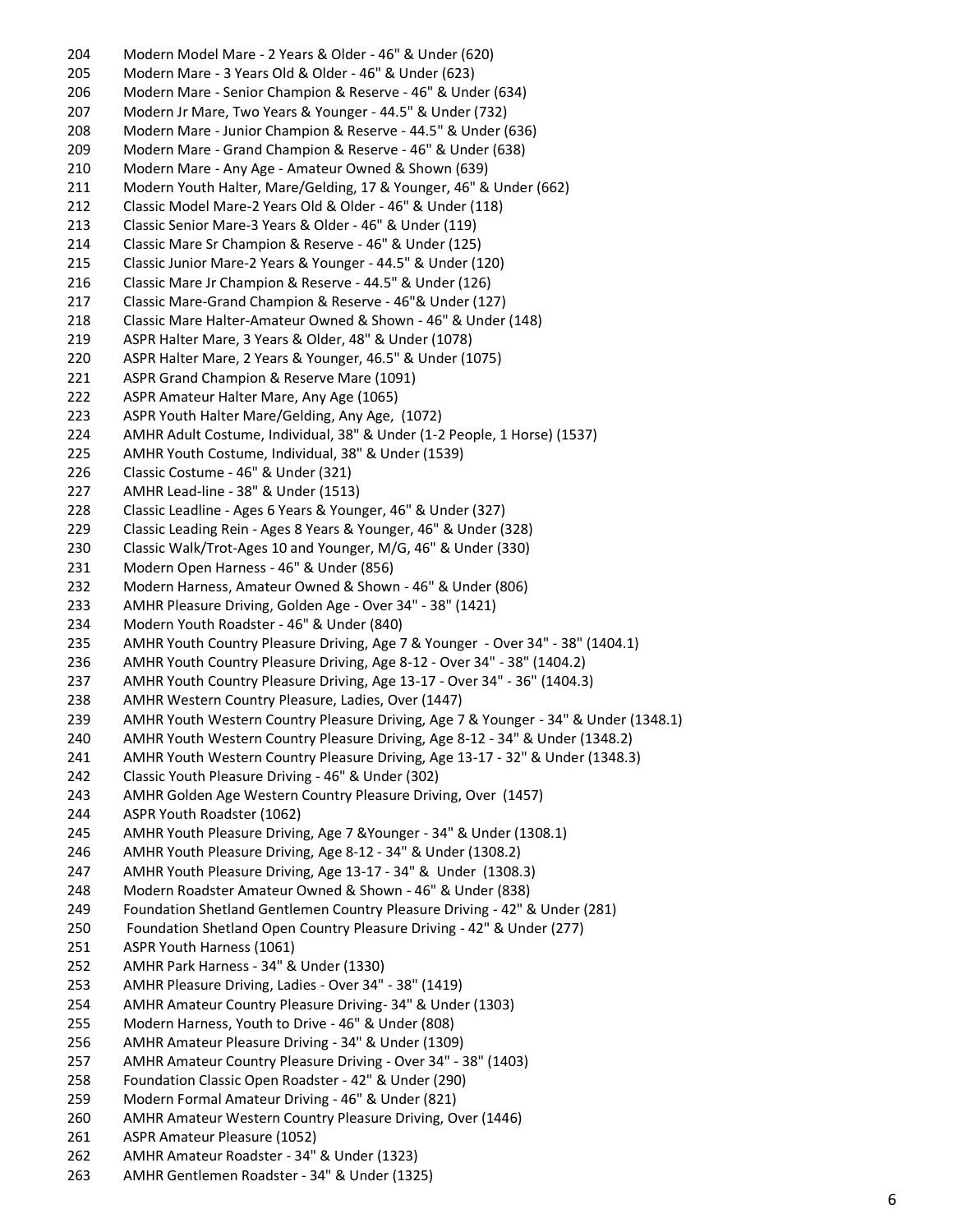- Classic Youth Roadster 46" & Under (324)
- Modern Youth Pleasure Driving 46" & Under (868)
- 266 AMHR Country Pleasure Driving, Gentlemen -Over 34" 38" (1406)
- Classic Golden Age Country Pleasure Driving 46" & Under (347)
- AMHR Ladies Pleasure Driving 34" & Under (1319)
- ASPR Amateur Roadster (1058)
- AMHR Ladies Country Pleasure Driving 34" & Under (1305)
- Classic Amateur Pleasure Driving 46" & Under (312)
- Modern Formal Youth Driving 46" & Under (823)
- AMHR Amateur Roadster Over 34" 38" (1425)
- AMHR Gentlemen Roadster Over 34" 38" (1427)
- AMHR Golden Age Country Pleasure Driving 34" & Under (1337)
- Modern Amateur PIeasure Driving 46" & Under (869)
- Modern Amateur Country Pleasure Driving 46" & Under (830)
- AMHR Western Country Pleasure Driving, Gentlemen, Over (1448)
- Classic Amateur Country Pleasure Driving 46" & Under (343)
- ASPR Amateur Harness (1055)
- AMHR Western Country Pleasure Driving, Ladies to Drive, 34" & Under (1350)
- Classic Ladies Pleasure Driving 46"& Under (305)
- Foundation Shetland Golden Age Country Pleasure Driving 42" & Under (282)
- Classic Carriage Reinsmanship 46" & Under (314)
- Classic Carriage Working 46" & Under (340)
- AMHR Carriage Reinmanship 38" & Under (1561)
- AMHR Carriage Working 38" & Under (1562)
- AMHR Liberty 34" & Under (1329)
- Classic Liberty (322)
- Modern Liberty 46" & Under (851)

## **Day 3, Classes start at 9am**

- AMHR Open Obstacle Driving 34" & Under (1327)
- AMHR Open Obstacle Driving Over 34" 38" (1431)
- Classic Obstacle Driving 46" & Under (308)
- AMHR Youth Obstacle Driving 34" & Under (1328)
- AMHR Youth Obstacle Driving Over 34" 38" (1432)
- AMHR Amateur Obstacle Driving 34" 38" (1435)
- Classic Amateur Obstacle Driving 46" & Under (366)
- Classic Carriage Precision Driving 46" & Under (313)
- AMHR Carriage Precision 38" & Under (1560)
- AMHR Model Gelding, 2 & Older 34" & Under (1113)
- AMHR Aged Gelding, 3 & Older 34" & Under (1114)
- AMHR Gelding Senior Champion & Reserve 34" & Under (1117)
- AMHR Two -Year -Old Gelding 33" & Under (1118)
- AMHR Yearling Gelding 32" & Under (1119)
- AMHR Foal of Current Year, Gelding 30" & Under (1120)
- AMHR Junior Champion & Reserve, Gelding 34" & Under (1121)
- AMHR Grand Champion & Reserve, Gelding 34" & Under (1122)
- AMHR Amateur Halter Gelding 34" & Under (1123)
- AMHR Youth Halter Gelding 34" & Under (1145)
- AMHR Solid Color Stallion & Gelding 34" & Under (1136)
- AMHR Multi -Color Stallion and Gelding 34" & Under (1138)
- Western Stock Halter Gelding, 34 & Under (1572)
- Western Stock Halter Grand Champion & Reserve Gelding Under (4008 )
- Western Stock Halter Amateur Stallion, Mare or Gelding Under (1586)
- Foundation Classic Model Gelding 42" & Under (245)
- Foundation Classic Senior Gelding 3 Years & Older 42" & Under (246)
- Foundation Classic Gelding Senior Champion & Reserve 42" & Under (259)
- Foundation Classic Junior Gelding 2 Years & Younger 41" & Under (247)
- Foundation Classic Gelding Junior Champion & Reserve 41" & Under (263)
- Foundation Classic Gelding Grand Champion & Reserve 42" & Under (248)
- Foundation Amateur Gelding (268)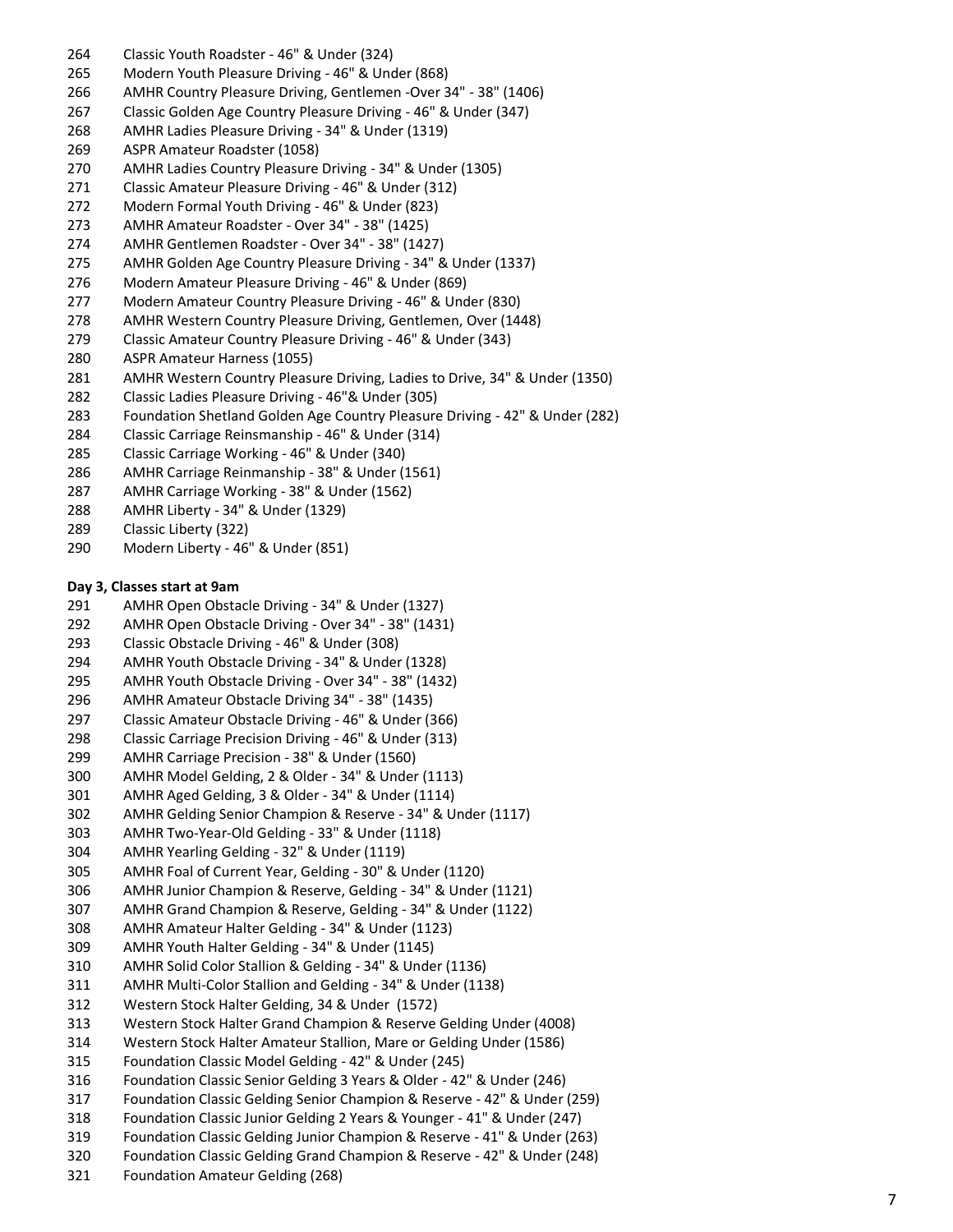Foundation Youth Gelding (270) Modern Gelding - Any Age (643) Modern Gelding - Grand Champion & Reserve - 46" & Under (650) Modern Gelding - Any Age - Amateur Owned & Shown (651) Modern Pleasure Gelding - 3 Years Old & Older - 46" & Under (688) Modern Pleasure Gelding Senior Champion Reserve - 46" & Under (692) Modern Pleasure Junior Gelding - 2 Years Old & Younger -44.5" & Under (657) Modern Pleasure Gelding Junior Champion & Reserve - 44.5" & Under (693) Modern Pleasure Gelding Grand & Reserve Champion, 46" & Under (694) Modern Pleasure Amateur Gelding - 46" & Under (721) AMHR Model Gelding, 2 & Older - Over 34" - 38" (1210) AMHR Aged Gelding, 3 & Older - Over 34" - 38" (1211) AMHR Gelding Senior Champion & Reserve - Over 34" - 38" (1212) Halter AMHR Two -Year -Old Gelding - Over 33" - 37" (1213) AMHR Yearling Gelding - Over 32" - 36" (1214) AMHR Gelding Foal of Current Year - Over 30" - 32" (1215) AMHR Gelding Junior Champion & Reserve - Over 34" - 38" (1216) AMHR Gelding Grand Champion & Reserve - Over 34" - 38" (1217) AMHR Amateur Halter Gelding - Over 34" - 38" (1218) AMHR Youth Halter Gelding - Over 34" - 38" (1238) AMHR Solid Color Stallion & Gelding - Over 34" - 38" (1229) AMHR Multi -Color Stallion & Gelding - Over 34" - 38" (1231) Western Stock Halter Gelding, Over 34 -38 (Non -Rated) (1573) Western Stock Halter Grand Champion & Reserve Gelding Over (4007 ) Western Stock Halter Amateur M?G Over (1587) AMHR Owned , Bred & Shown By Exhibitor - 34" & Under (1148) AMHR Owned, Bred & Shown By Exhibitor - Over 34" - 38" (1240) Classic Model Gelding -2 Years Old & Older - 46" & Under (143) Classic Senior Gelding -3 Years & Older - 46" & Under (111) Classic Gelding -Senior Champion & Reserve - 46" & Under (115) Classic Junior Gelding -2 Years & Younger - 44.5" & Under (113) Classic Gelding -Junior Champion & Reserve - 44.5" & Under (116) Classic Gelding -Grand Champion & Reserve - 46" & Under (117) Classic Gelding Halter -Amateur Owned & Shown - 46" & Under (149) Classic Youth Halter, Mare/Gelding, 17 Years & Younger (156) ASPR Halter Gelding, 3 Years & Older, 48" & Under (1077) ASPR Halter Gelding, 2 Years & Younger, 46.5 & Under (1074) ASPR Grand Champion & Reserve Gelding (1092) ASPR Amateur Halter Gelding, Any Age (1064) AMHR Youth Showmanship, Mares/Geldings, Ages 7 & Younger - 34" & Under (1140) AMHR Youth Showmanship, Mares/Geldings, Age 8 -12, 34" & Under (1141) AMHR Youth Showmanship, Mares/Geldings - Ages 13 -17 - 34" & Under (1142) AMHR Youth Showmanship, M/G, Age 7 & Younger, Over 34" - 38" (1233) AMHR Youth Showmanship, Mares/Geldings, Age 8 -12, Over 34" - 38" (1234) AMHR Youth Showmanship, Mares/Gelding, Age 13 -17, Over 34" - 38" (1235) AMHR Amateur Showmanship - 34" & Under (1144) AMHR Amateur Showmanship - Over 34" - 38" (1237) 369 Classic Youth Showmanship - Age 17 & Younger - 46" & Under (130) Classic Amateur Showmanship - 46" & Under (265) Modern Youth Showmanship -12 & Younger - 46" & Under (665) Modern Youth Showmanship - Age 13 -17 - 46" & Under (666) ASPR Youth Showmanship, Ages 17 & Younger, 48" & Under (1093) Supreme Halter Champion Miniature Under (0) Supreme Halter Champion Miniature Over (0) Supreme Halter Champion Foundation/ Classic/ Modern/ Modern Pleasure (0) Foundation Shetland Country Pleasure Driving Stake, 42" & Under (283) AMHR Roadster Stake - 34" & Under (1312) Modern Harness Stake - 46" & Under (858) AMHR Pleasure Driving Stake - 34" & Under (1310) AMHR Park Harness Stake - 34" & Under (1331)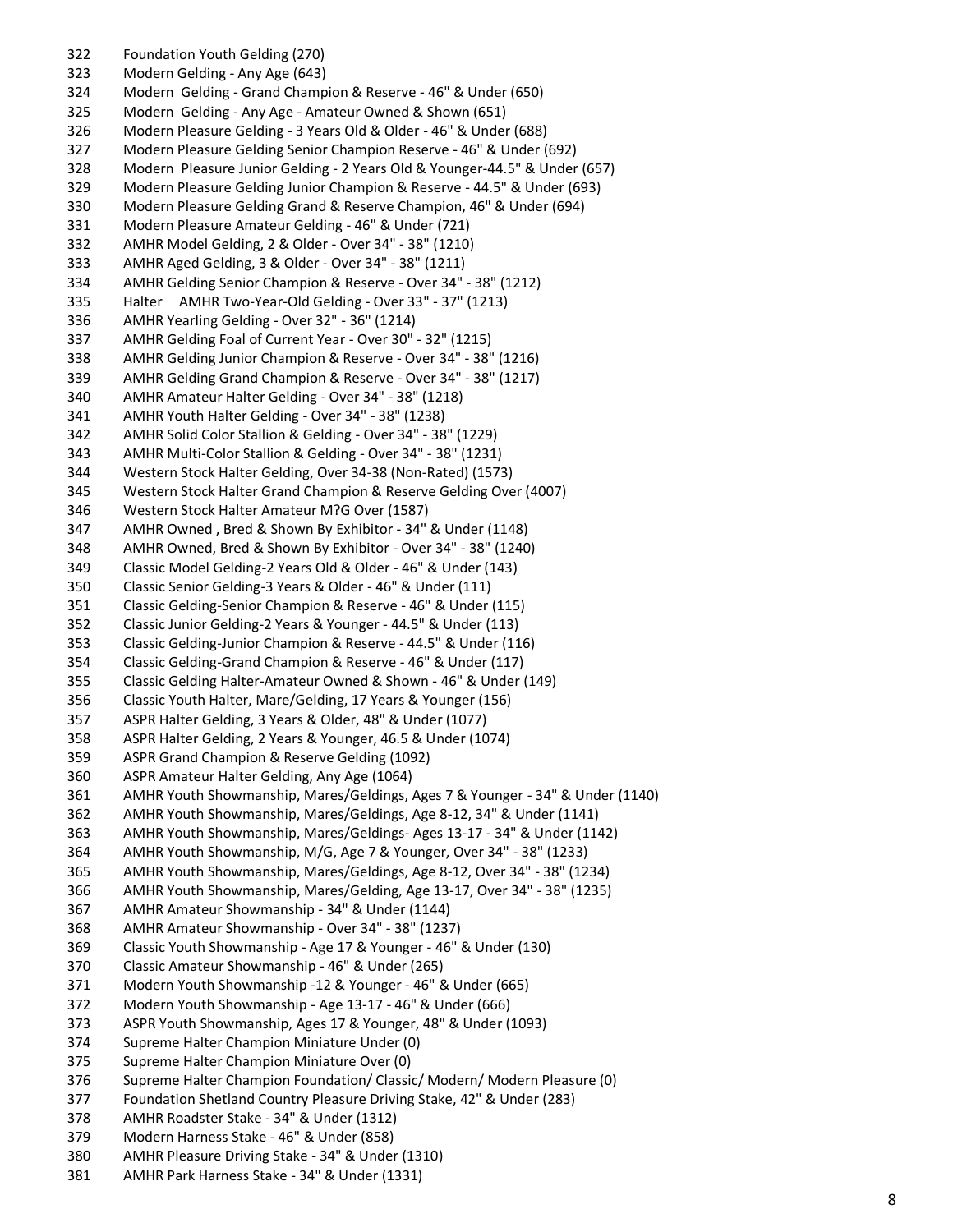- AMHR Park Harness Stake Over 34" 38" (1429)
- AMHR Roadster Stake Over 34" 38" (1412)
- ASPR Harness Stake (1056)
- Modern Roadster Stake 46" & Under (859)
- Classic Roadster Stake 46" & Under (326)
- AMHR Western Country Pleasure Driving Stake, Over (1444)
- Classic Country PIeasure Stake 46" & Under (348)
- Modern Country Pleasure Stake 46" & Under (834)
- ASPR Country Pleasure Stake (1083)
- AMHR Country Pleasure Driving Stake Over 34" 38" (1402)
- Classic Pleasure Driving Stake 46" & Under (304)
- AMHR Pleasure Driving Stake Over 34" 38" (1410)
- ASPR Pleasure Stake (1053)
- Foundation Classic Roadster Stake 42" & Under (291)
- AMHR Western Country Pleasure Driving Stake, 34" & Under (1347)
- Modern Formal Driving Stake-46" & Under (825)
- ASPR Roadster Stake (1059)
- AMHR Country Pleasure Driving Stake 34" & Under (1302)
- Modern Pleasure Driving Stake 46" & Under (871)
- AMHR Draft Harness Stake, 38" & Under (1526)
- Classic Carriage Stake- 46" & Under (371)
- AMHR Carriage Stakes (1564)
- ASPR Carriage Driving Stake (1099)

Total classes: 404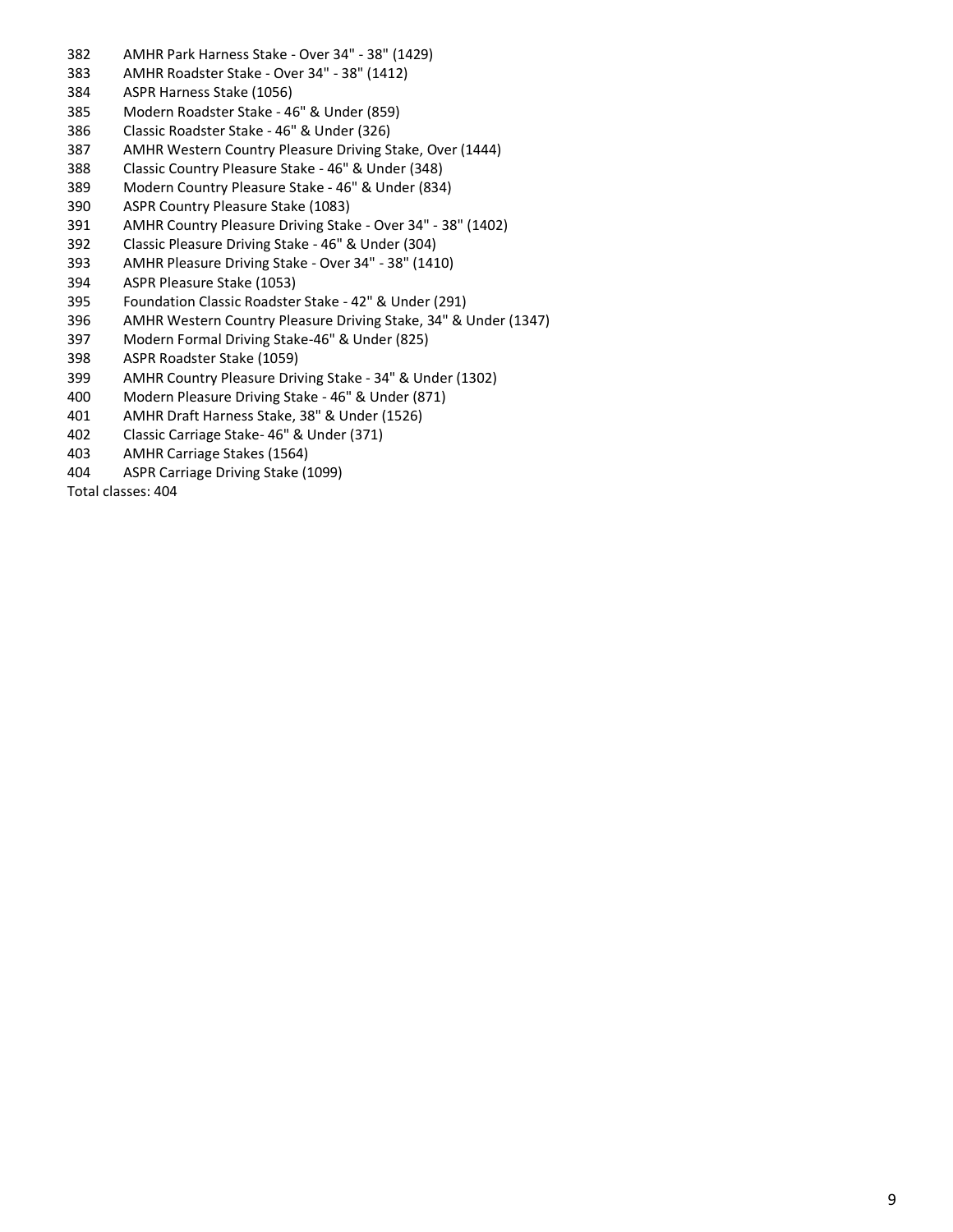

| Registered Name of Horse: Law March 2014 and 2014 and 2014 and 2014 and 2014 and 2014 and 2014 and 2014 and 20 |  |  |  |  |  |  |  |
|----------------------------------------------------------------------------------------------------------------|--|--|--|--|--|--|--|
|                                                                                                                |  |  |  |  |  |  |  |
|                                                                                                                |  |  |  |  |  |  |  |
|                                                                                                                |  |  |  |  |  |  |  |
|                                                                                                                |  |  |  |  |  |  |  |
|                                                                                                                |  |  |  |  |  |  |  |
|                                                                                                                |  |  |  |  |  |  |  |
|                                                                                                                |  |  |  |  |  |  |  |
|                                                                                                                |  |  |  |  |  |  |  |
| Class #<br><b>Handler</b>                                                                                      |  |  |  |  |  |  |  |
| Class #<br>Handler                                                                                             |  |  |  |  |  |  |  |
|                                                                                                                |  |  |  |  |  |  |  |
|                                                                                                                |  |  |  |  |  |  |  |
|                                                                                                                |  |  |  |  |  |  |  |
|                                                                                                                |  |  |  |  |  |  |  |
|                                                                                                                |  |  |  |  |  |  |  |
|                                                                                                                |  |  |  |  |  |  |  |
|                                                                                                                |  |  |  |  |  |  |  |
|                                                                                                                |  |  |  |  |  |  |  |
|                                                                                                                |  |  |  |  |  |  |  |
| Class #<br>Handler                                                                                             |  |  |  |  |  |  |  |
| Class #<br><b>Handler</b>                                                                                      |  |  |  |  |  |  |  |